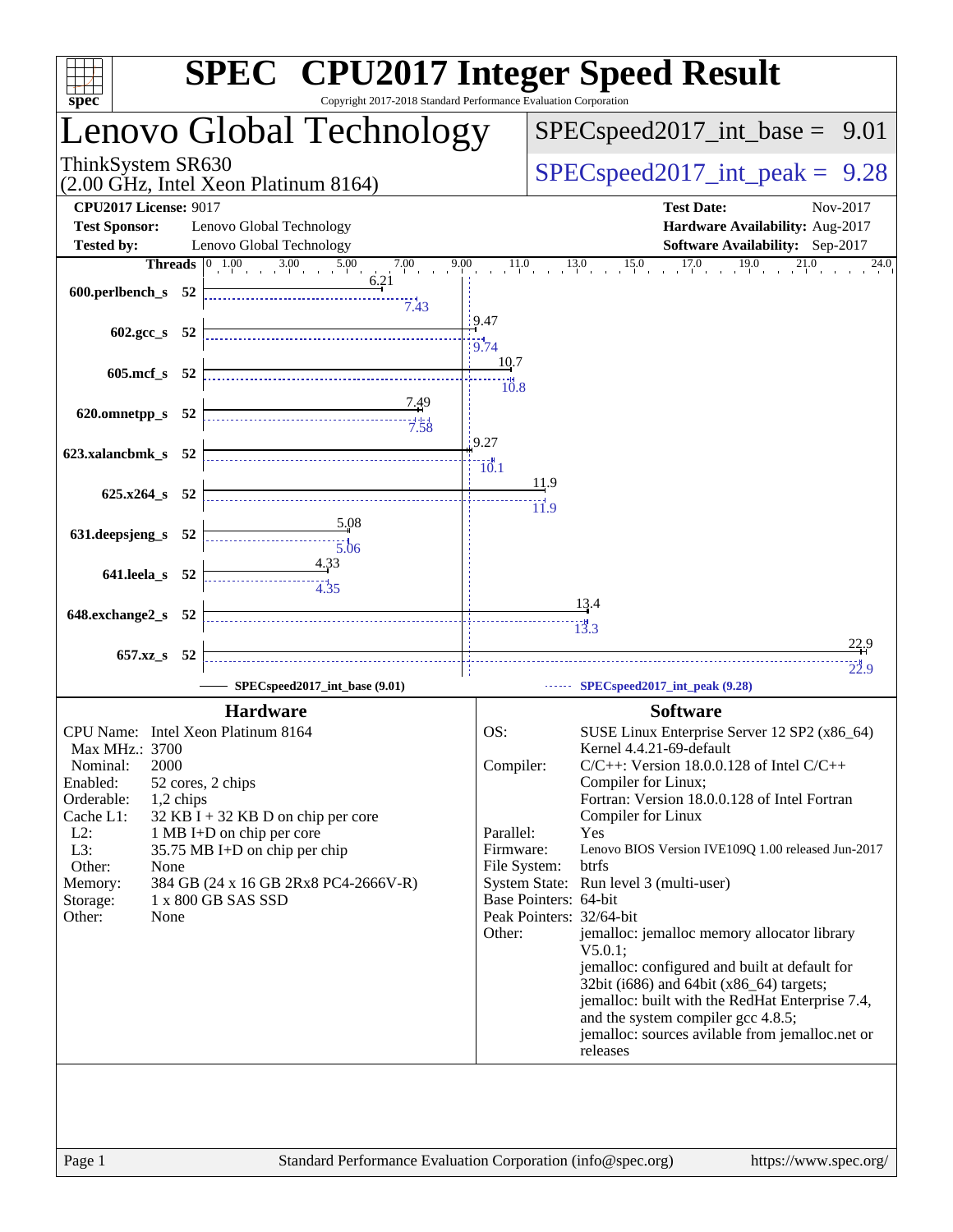

# Lenovo Global Technology

(2.00 GHz, Intel Xeon Platinum 8164)

ThinkSystem SR630  $SPEC speed2017$  int peak = 9.28  $SPECspeed2017\_int\_base = 9.01$ 

**[Test Sponsor:](http://www.spec.org/auto/cpu2017/Docs/result-fields.html#TestSponsor)** Lenovo Global Technology **[Hardware Availability:](http://www.spec.org/auto/cpu2017/Docs/result-fields.html#HardwareAvailability)** Aug-2017 **[Tested by:](http://www.spec.org/auto/cpu2017/Docs/result-fields.html#Testedby)** Lenovo Global Technology **[Software Availability:](http://www.spec.org/auto/cpu2017/Docs/result-fields.html#SoftwareAvailability)** Sep-2017

**[CPU2017 License:](http://www.spec.org/auto/cpu2017/Docs/result-fields.html#CPU2017License)** 9017 **[Test Date:](http://www.spec.org/auto/cpu2017/Docs/result-fields.html#TestDate)** Nov-2017

## **[Results Table](http://www.spec.org/auto/cpu2017/Docs/result-fields.html#ResultsTable)**

|                                    | <b>Base</b>    |                |       |                |       |                |       | <b>Peak</b>    |                |              |                |              |                |              |
|------------------------------------|----------------|----------------|-------|----------------|-------|----------------|-------|----------------|----------------|--------------|----------------|--------------|----------------|--------------|
| <b>Benchmark</b>                   | <b>Threads</b> | <b>Seconds</b> | Ratio | <b>Seconds</b> | Ratio | <b>Seconds</b> | Ratio | <b>Threads</b> | <b>Seconds</b> | <b>Ratio</b> | <b>Seconds</b> | <b>Ratio</b> | <b>Seconds</b> | <b>Ratio</b> |
| $600.$ perlbench $\mathsf{S}$      | 52             | 287            | 6.19  | 286            | 6.21  | 284            | 6.24  | 52             | 239            | 7.43         | 238            | 7.44         | 239            | 7.43         |
| $602.\text{gcc}\_\text{s}$         | 52             | 420            | 9.47  | 419            | 9.50  | 421            | 9.46  | 52             | 409            | 9.74         | 409            | 9.74         | 407            | 9.78         |
| $605$ .mcf s                       | 52             | 441            | 10.7  | 442            | 10.7  | 440            | 10.7  | 52             | 442            | 10.7         | 437            | <b>10.8</b>  | 436            | 10.8         |
| 620.omnetpp_s                      | 52             | 218            | 7.47  | 218            | 7.49  | 214            | 7.63  | 52             | 215            | 7.58         | 207            | 7.87         | 221            | 7.37         |
| 623.xalancbmk s                    | 52             | 153            | 9.27  | 152            | 9.34  | 154            | 9.18  | 52             | 140            | 10.1         | 141            | <b>10.1</b>  | 141            | 10.0         |
| $625.x264$ s                       | 52             | 148            | 11.9  | 148            | 11.9  | 148            | 11.9  | 52             | 148            | 11.9         | 148            | 11.9         | 148            | 1.9          |
| 631.deepsjeng_s                    | 52             | 282            | 5.08  | 284            | 5.04  | 282            | 5.08  | 52             | 284            | 5.04         | 283            | 5.07         | 283            | 5.06         |
| 641.leela s                        | 52             | 394            | 4.33  | 394            | 4.33  | 394            | 4.33  | 52             | 393            | 4.35         | 393            | 4.34         | 392            | 4.35         |
| 648.exchange2_s                    | 52             | 220            | 13.4  | 219            | 13.4  | 220            | 13.4  | 52             | 220            | 13.4         | 222            | 13.3         | 220            | 13.3         |
| $657.xz$ s                         | 52             | 270            | 22.9  | 268            | 23.1  | 270            | 22.9  | 52             | <b>270</b>     | 22.9         | 270            | 22.9         | 270            | 22.9         |
| $SPECspeed2017$ int base =<br>9.01 |                |                |       |                |       |                |       |                |                |              |                |              |                |              |

**[SPECspeed2017\\_int\\_peak =](http://www.spec.org/auto/cpu2017/Docs/result-fields.html#SPECspeed2017intpeak) 9.28**

Results appear in the [order in which they were run.](http://www.spec.org/auto/cpu2017/Docs/result-fields.html#RunOrder) Bold underlined text [indicates a median measurement](http://www.spec.org/auto/cpu2017/Docs/result-fields.html#Median).

## **[Operating System Notes](http://www.spec.org/auto/cpu2017/Docs/result-fields.html#OperatingSystemNotes)**

Stack size set to unlimited using "ulimit -s unlimited"

## **[General Notes](http://www.spec.org/auto/cpu2017/Docs/result-fields.html#GeneralNotes)**

Environment variables set by runcpu before the start of the run: KMP\_AFFINITY = "granularity=fine,scatter" LD\_LIBRARY\_PATH = "/home/cpu2017.1.0.2.ic18.0/lib/ia32:/home/cpu2017.1.0.2.ic18.0/lib/intel64" LD\_LIBRARY\_PATH = "\$LD\_LIBRARY\_PATH:/home/cpu2017.1.0.2.ic18.0/je5.0.1-32:/home/cpu2017.1.0.2.ic18.0/je5.0.1-64"

 Binaries compiled on a system with 1x Intel Core i7-4790 CPU + 32GB RAM memory using Redhat Enterprise Linux 7.4 Transparent Huge Pages enabled by default Prior to runcpu invocation Filesystem page cache synced and cleared with: sync; echo 3> /proc/sys/vm/drop\_caches

## **[Platform Notes](http://www.spec.org/auto/cpu2017/Docs/result-fields.html#PlatformNotes)**

BIOS configuration: Choose Operating Mode set to Maximum Performance Hyper-Threading set to Disable MONITORMWAIT set to Enable Adjacent Cache Prefetch set to Disable XPT Prefetcher set to Enable Stale AtoS set to Enable DCA set to Enable Sysinfo program /home/cpu2017.1.0.2.ic18.0/bin/sysinfo

**(Continued on next page)**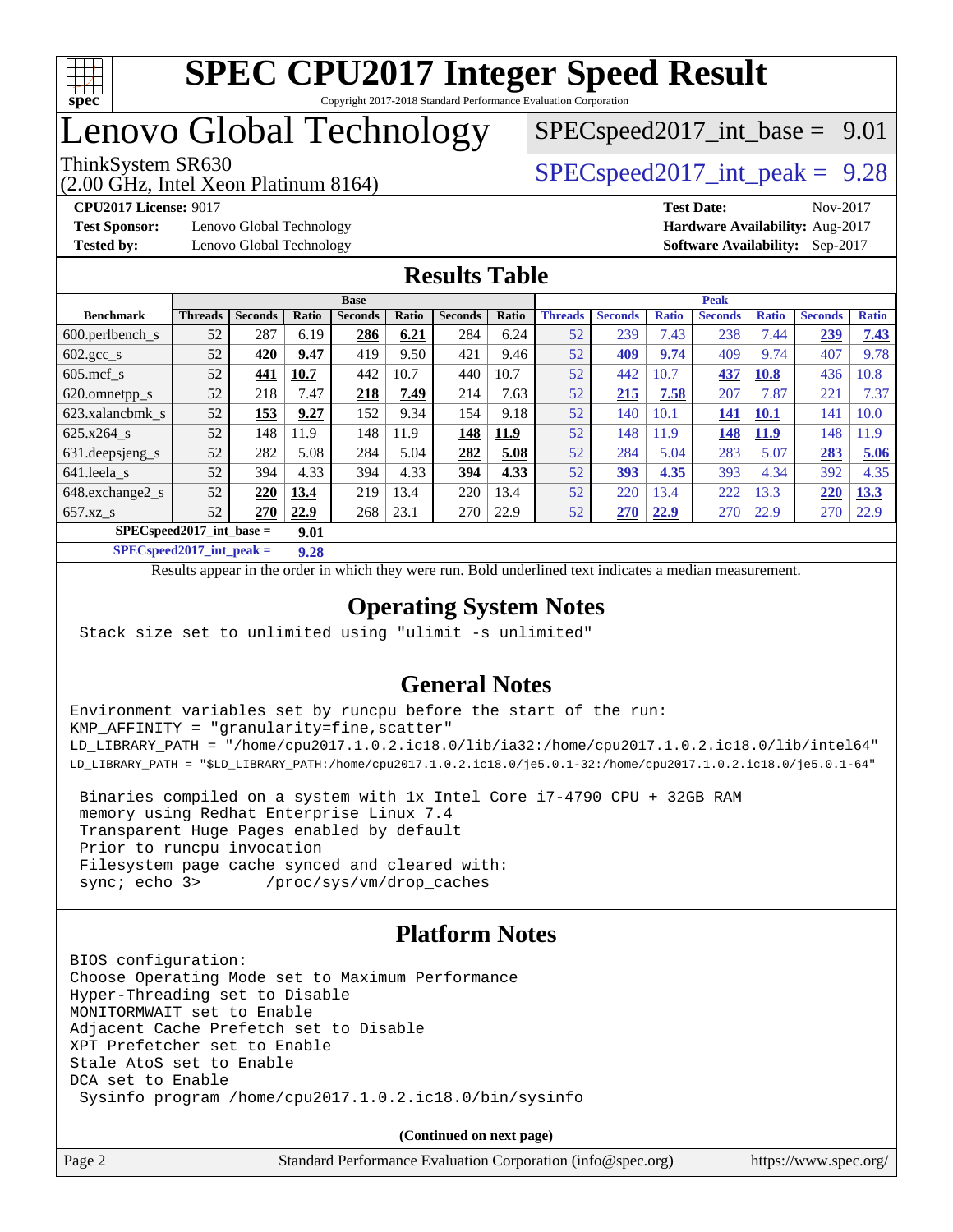

# Lenovo Global Technology

 $SPECspeed2017\_int\_base = 9.01$ 

ThinkSystem SR630  $SPEC speed2017$  int peak = 9.28

# (2.00 GHz, Intel Xeon Platinum 8164)

**[Test Sponsor:](http://www.spec.org/auto/cpu2017/Docs/result-fields.html#TestSponsor)** Lenovo Global Technology **[Hardware Availability:](http://www.spec.org/auto/cpu2017/Docs/result-fields.html#HardwareAvailability)** Aug-2017 **[Tested by:](http://www.spec.org/auto/cpu2017/Docs/result-fields.html#Testedby)** Lenovo Global Technology **[Software Availability:](http://www.spec.org/auto/cpu2017/Docs/result-fields.html#SoftwareAvailability)** Sep-2017

**[CPU2017 License:](http://www.spec.org/auto/cpu2017/Docs/result-fields.html#CPU2017License)** 9017 **[Test Date:](http://www.spec.org/auto/cpu2017/Docs/result-fields.html#TestDate)** Nov-2017

### **[Platform Notes \(Continued\)](http://www.spec.org/auto/cpu2017/Docs/result-fields.html#PlatformNotes)**

Page 3 Standard Performance Evaluation Corporation [\(info@spec.org\)](mailto:info@spec.org) <https://www.spec.org/> Rev: r5797 of 2017-06-14 96c45e4568ad54c135fd618bcc091c0f running on Cable-SPECcpu2017-SUSE12SP2 Thu Nov 16 18:43:12 2017 SUT (System Under Test) info as seen by some common utilities. For more information on this section, see <https://www.spec.org/cpu2017/Docs/config.html#sysinfo> From /proc/cpuinfo model name : Intel(R) Xeon(R) Platinum 8164 CPU @ 2.00GHz 2 "physical id"s (chips) 52 "processors" cores, siblings (Caution: counting these is hw and system dependent. The following excerpts from /proc/cpuinfo might not be reliable. Use with caution.) cpu cores : 26 siblings : 26 physical 0: cores 0 1 2 3 4 5 6 8 9 10 11 12 13 16 17 18 19 20 21 22 24 25 26 27 28 29 physical 1: cores 0 1 2 3 4 5 6 8 9 10 11 12 13 16 17 18 19 20 21 22 24 25 26 27 28 29 From lscpu: Architecture: x86\_64 CPU op-mode(s): 32-bit, 64-bit Byte Order: Little Endian  $CPU(s):$  52 On-line CPU(s) list: 0-51 Thread(s) per core: 1 Core(s) per socket: 26 Socket(s): 2 NUMA node(s): 2 Vendor ID: GenuineIntel CPU family: 6 Model: 85 Model name: Intel(R) Xeon(R) Platinum 8164 CPU @ 2.00GHz Stepping: 4 CPU MHz: 1995.301 BogoMIPS: 3990.60 Virtualization: VT-x L1d cache: 32K L1i cache: 32K L2 cache: 1024K L3 cache: 36608K NUMA node0 CPU(s): 0-25 NUMA node1 CPU(s): 26-51 Flags: fpu vme de pse tsc msr pae mce cx8 apic sep mtrr pge mca cmov pat pse36 clflush dts acpi mmx fxsr sse sse2 ss ht tm pbe syscall nx pdpe1gb rdtscp lm constant\_tsc art arch\_perfmon pebs bts rep\_good nopl xtopology nonstop\_tsc **(Continued on next page)**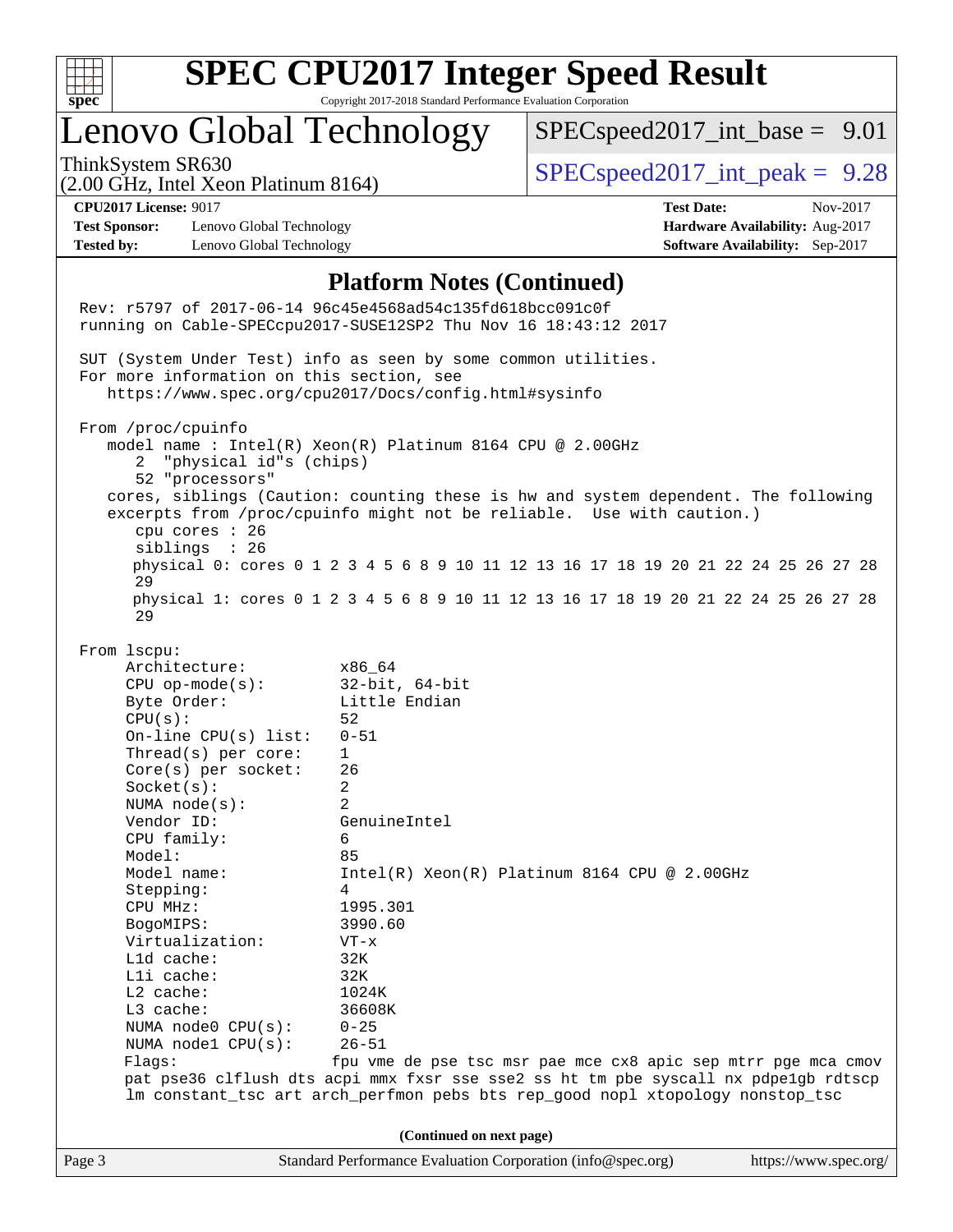

# Lenovo Global Technology

ThinkSystem SR630  $SPEC speed2017$  int peak = 9.28

 $SPECspeed2017\_int\_base = 9.01$ 

### (2.00 GHz, Intel Xeon Platinum 8164)

**[CPU2017 License:](http://www.spec.org/auto/cpu2017/Docs/result-fields.html#CPU2017License)** 9017 **[Test Date:](http://www.spec.org/auto/cpu2017/Docs/result-fields.html#TestDate)** Nov-2017

**[Test Sponsor:](http://www.spec.org/auto/cpu2017/Docs/result-fields.html#TestSponsor)** Lenovo Global Technology **[Hardware Availability:](http://www.spec.org/auto/cpu2017/Docs/result-fields.html#HardwareAvailability)** Aug-2017 **[Tested by:](http://www.spec.org/auto/cpu2017/Docs/result-fields.html#Testedby)** Lenovo Global Technology **[Software Availability:](http://www.spec.org/auto/cpu2017/Docs/result-fields.html#SoftwareAvailability)** Sep-2017

### **[Platform Notes \(Continued\)](http://www.spec.org/auto/cpu2017/Docs/result-fields.html#PlatformNotes)**

 aperfmperf eagerfpu pni pclmulqdq dtes64 monitor ds\_cpl vmx smx est tm2 ssse3 sdbg fma cx16 xtpr pdcm pcid dca sse4\_1 sse4\_2 x2apic movbe popcnt tsc\_deadline\_timer aes xsave avx f16c rdrand lahf\_lm abm 3dnowprefetch ida arat epb pln pts dtherm intel\_pt tpr\_shadow vnmi flexpriority ept vpid fsgsbase tsc\_adjust bmi1 hle avx2 smep bmi2 erms invpcid rtm cqm mpx avx512f avx512dq rdseed adx smap clflushopt clwb avx512cd avx512bw avx512vl xsaveopt xsavec xgetbv1 cqm\_llc cqm\_occup\_llc

 /proc/cpuinfo cache data cache size : 36608 KB

 From numactl --hardware WARNING: a numactl 'node' might or might not correspond to a physical chip. available: 2 nodes (0-1)

 node 0 cpus: 0 1 2 3 4 5 6 7 8 9 10 11 12 13 14 15 16 17 18 19 20 21 22 23 24 25 node 0 size: 193109 MB node 0 free: 192327 MB

 node 1 cpus: 26 27 28 29 30 31 32 33 34 35 36 37 38 39 40 41 42 43 44 45 46 47 48 49 50 51

 node 1 size: 193504 MB node 1 free: 192707 MB node distances:

 node 0 1 0: 10 21 1: 21 10

 From /proc/meminfo MemTotal: 395892320 kB HugePages\_Total: 0 Hugepagesize: 2048 kB

 From /etc/\*release\* /etc/\*version\* SuSE-release: SUSE Linux Enterprise Server 12 (x86\_64)

 VERSION = 12 PATCHLEVEL = 2

 # This file is deprecated and will be removed in a future service pack or release. # Please check /etc/os-release for details about this release.

 os-release: NAME="SLES"

```
 VERSION="12-SP2"
VERSION_ID="12.2"
```

```
 PRETTY_NAME="SUSE Linux Enterprise Server 12 SP2"
```
 ID="sles" ANSI\_COLOR="0;32"

```
 CPE_NAME="cpe:/o:suse:sles:12:sp2"
```
uname -a:

**(Continued on next page)**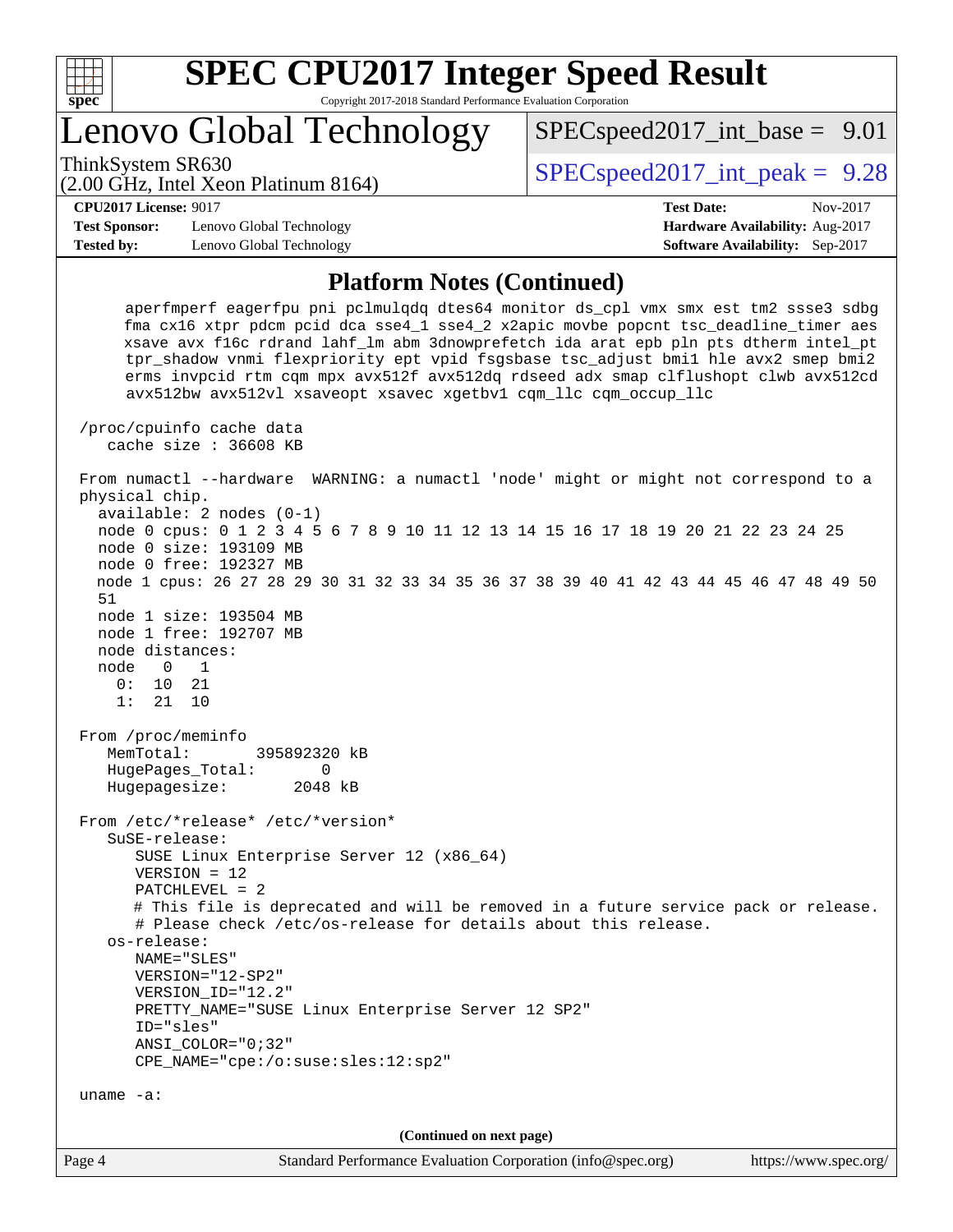

## Lenovo Global Technology

 $SPECspeed2017\_int\_base = 9.01$ 

(2.00 GHz, Intel Xeon Platinum 8164)

ThinkSystem SR630  $SPEC speed2017$  int peak = 9.28

**[Test Sponsor:](http://www.spec.org/auto/cpu2017/Docs/result-fields.html#TestSponsor)** Lenovo Global Technology **[Hardware Availability:](http://www.spec.org/auto/cpu2017/Docs/result-fields.html#HardwareAvailability)** Aug-2017 **[Tested by:](http://www.spec.org/auto/cpu2017/Docs/result-fields.html#Testedby)** Lenovo Global Technology **[Software Availability:](http://www.spec.org/auto/cpu2017/Docs/result-fields.html#SoftwareAvailability)** Sep-2017

**[CPU2017 License:](http://www.spec.org/auto/cpu2017/Docs/result-fields.html#CPU2017License)** 9017 **[Test Date:](http://www.spec.org/auto/cpu2017/Docs/result-fields.html#TestDate)** Nov-2017

### **[Platform Notes \(Continued\)](http://www.spec.org/auto/cpu2017/Docs/result-fields.html#PlatformNotes)**

 Linux Cable-SPECcpu2017-SUSE12SP2 4.4.21-69-default #1 SMP Tue Oct 25 10:58:20 UTC 2016 (9464f67) x86\_64 x86\_64 x86\_64 GNU/Linux

run-level 3 Nov 16 18:42

 SPEC is set to: /home/cpu2017.1.0.2.ic18.0 Filesystem Type Size Used Avail Use% Mounted on /dev/sda2 btrfs 744G 195G 548G 27% /home

 Additional information from dmidecode follows. WARNING: Use caution when you interpret this section. The 'dmidecode' program reads system data which is "intended to allow hardware to be accurately determined", but the intent may not be met, as there are frequent changes to hardware, firmware, and the "DMTF SMBIOS" standard.

 BIOS Lenovo -[IVE109Q-1.00]- 06/28/2017 Memory: 24x Samsung M393A2K43BB1-CTD 16 GB 2 rank 2666

(End of data from sysinfo program)

### **[Compiler Version Notes](http://www.spec.org/auto/cpu2017/Docs/result-fields.html#CompilerVersionNotes)**

| Page 5                     | Standard Performance Evaluation Corporation (info@spec.org)                                     | https://www.spec.org/ |
|----------------------------|-------------------------------------------------------------------------------------------------|-----------------------|
|                            | (Continued on next page)                                                                        |                       |
|                            | CXXC 620.omnetpp $s(\text{peak})$ 623.xalancbmk $s(\text{peak})$ 631.deepsjeng $s(\text{peak})$ |                       |
|                            |                                                                                                 |                       |
| icpc (ICC) 18.0.0 20170811 | Copyright (C) 1985-2017 Intel Corporation. All rights reserved.                                 |                       |
| 641.leela_s(base)          | CXXC 620.omnetpp $s(base)$ 623.xalancbmk $s(base)$ 631.deepsjeng $s(base)$                      |                       |
|                            |                                                                                                 |                       |
| icc (ICC) 18.0.0 20170811  | Copyright (C) 1985-2017 Intel Corporation. All rights reserved.                                 |                       |
| CC.                        | 600.perlbench $s$ (peak) 602.gcc $s$ (peak) 605.mcf $s$ (peak) 657.xz $s$ (peak)                |                       |
|                            |                                                                                                 |                       |
| icc (ICC) 18.0.0 20170811  | Copyright (C) 1985-2017 Intel Corporation. All rights reserved.                                 |                       |
| $peak)$ 657.xz_s(base)     | ___________________________                                                                     |                       |
| CC.                        | 600.perlbench_s(base) 602.gcc_s(base) 605.mcf_s(base) 625.x264_s(base,                          |                       |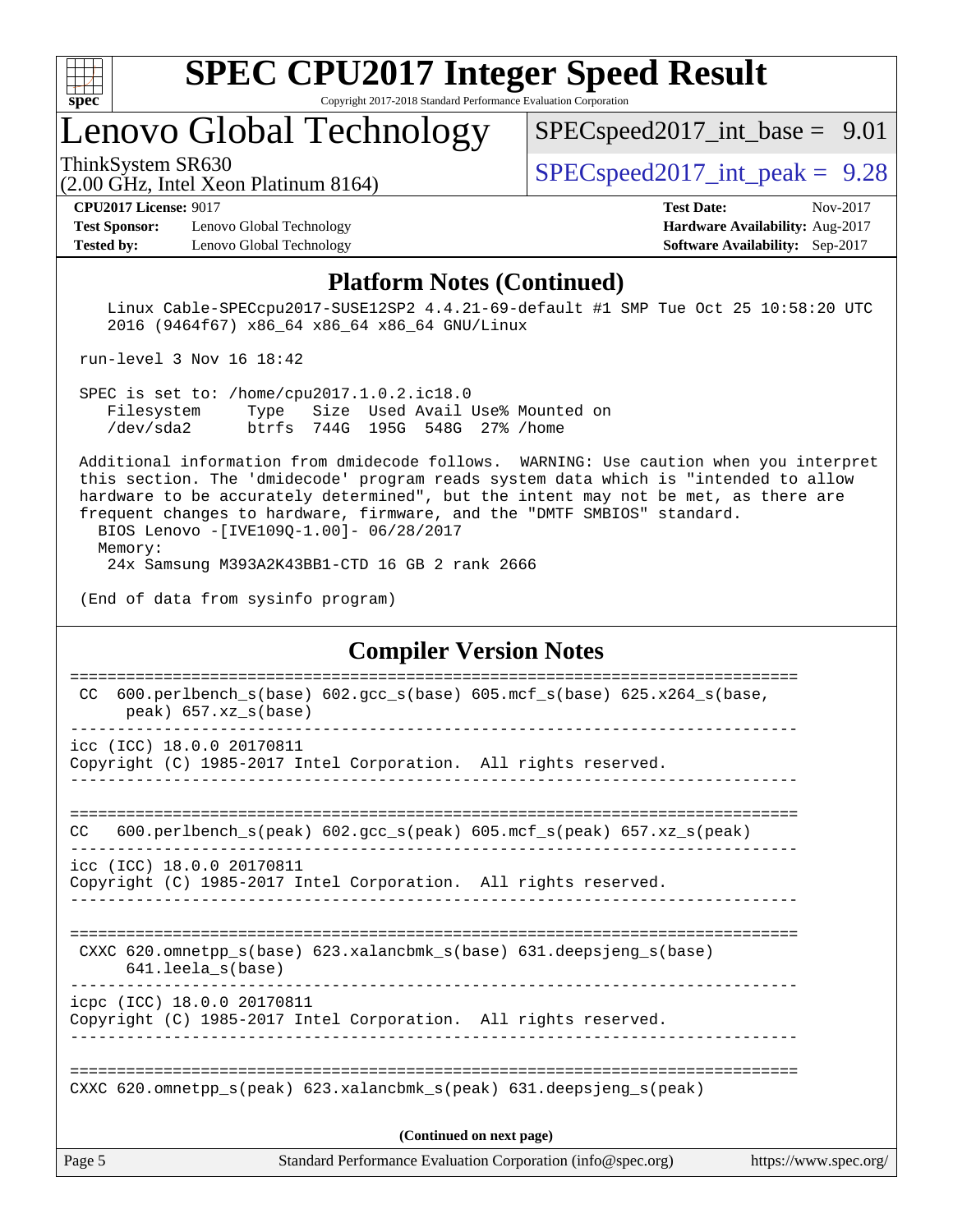

# Lenovo Global Technology

 $SPECspeed2017\_int\_base = 9.01$ 

(2.00 GHz, Intel Xeon Platinum 8164)

ThinkSystem SR630  $SPEC speed2017$  int peak = 9.28

**[Test Sponsor:](http://www.spec.org/auto/cpu2017/Docs/result-fields.html#TestSponsor)** Lenovo Global Technology **[Hardware Availability:](http://www.spec.org/auto/cpu2017/Docs/result-fields.html#HardwareAvailability)** Aug-2017 **[Tested by:](http://www.spec.org/auto/cpu2017/Docs/result-fields.html#Testedby)** Lenovo Global Technology **[Software Availability:](http://www.spec.org/auto/cpu2017/Docs/result-fields.html#SoftwareAvailability)** Sep-2017

**[CPU2017 License:](http://www.spec.org/auto/cpu2017/Docs/result-fields.html#CPU2017License)** 9017 **[Test Date:](http://www.spec.org/auto/cpu2017/Docs/result-fields.html#TestDate)** Nov-2017

## **[Compiler Version Notes \(Continued\)](http://www.spec.org/auto/cpu2017/Docs/result-fields.html#CompilerVersionNotes)**

641.leela\_s(peak)

|  | icpc (ICC) 18.0.0 20170811 |                                                                 |  |  |
|--|----------------------------|-----------------------------------------------------------------|--|--|
|  |                            | Copyright (C) 1985-2017 Intel Corporation. All rights reserved. |  |  |
|  |                            |                                                                 |  |  |

==============================================================================

FC 648.exchange2\_s(base, peak)

----------------------------------------------------------------------------- ifort (IFORT) 18.0.0 20170811

|  |  | Copyright (C) 1985-2017 Intel Corporation. All rights reserved. |  |  |
|--|--|-----------------------------------------------------------------|--|--|

------------------------------------------------------------------------------

## **[Base Compiler Invocation](http://www.spec.org/auto/cpu2017/Docs/result-fields.html#BaseCompilerInvocation)**

[C benchmarks](http://www.spec.org/auto/cpu2017/Docs/result-fields.html#Cbenchmarks): [icc](http://www.spec.org/cpu2017/results/res2017q4/cpu2017-20171128-01220.flags.html#user_CCbase_intel_icc_18.0_66fc1ee009f7361af1fbd72ca7dcefbb700085f36577c54f309893dd4ec40d12360134090235512931783d35fd58c0460139e722d5067c5574d8eaf2b3e37e92)

[C++ benchmarks:](http://www.spec.org/auto/cpu2017/Docs/result-fields.html#CXXbenchmarks) [icpc](http://www.spec.org/cpu2017/results/res2017q4/cpu2017-20171128-01220.flags.html#user_CXXbase_intel_icpc_18.0_c510b6838c7f56d33e37e94d029a35b4a7bccf4766a728ee175e80a419847e808290a9b78be685c44ab727ea267ec2f070ec5dc83b407c0218cded6866a35d07)

[Fortran benchmarks](http://www.spec.org/auto/cpu2017/Docs/result-fields.html#Fortranbenchmarks): [ifort](http://www.spec.org/cpu2017/results/res2017q4/cpu2017-20171128-01220.flags.html#user_FCbase_intel_ifort_18.0_8111460550e3ca792625aed983ce982f94888b8b503583aa7ba2b8303487b4d8a21a13e7191a45c5fd58ff318f48f9492884d4413fa793fd88dd292cad7027ca)

# **[Base Portability Flags](http://www.spec.org/auto/cpu2017/Docs/result-fields.html#BasePortabilityFlags)**

 600.perlbench\_s: [-DSPEC\\_LP64](http://www.spec.org/cpu2017/results/res2017q4/cpu2017-20171128-01220.flags.html#b600.perlbench_s_basePORTABILITY_DSPEC_LP64) [-DSPEC\\_LINUX\\_X64](http://www.spec.org/cpu2017/results/res2017q4/cpu2017-20171128-01220.flags.html#b600.perlbench_s_baseCPORTABILITY_DSPEC_LINUX_X64) 602.gcc\_s: [-DSPEC\\_LP64](http://www.spec.org/cpu2017/results/res2017q4/cpu2017-20171128-01220.flags.html#suite_basePORTABILITY602_gcc_s_DSPEC_LP64) 605.mcf\_s: [-DSPEC\\_LP64](http://www.spec.org/cpu2017/results/res2017q4/cpu2017-20171128-01220.flags.html#suite_basePORTABILITY605_mcf_s_DSPEC_LP64) 620.omnetpp\_s: [-DSPEC\\_LP64](http://www.spec.org/cpu2017/results/res2017q4/cpu2017-20171128-01220.flags.html#suite_basePORTABILITY620_omnetpp_s_DSPEC_LP64) 623.xalancbmk\_s: [-DSPEC\\_LP64](http://www.spec.org/cpu2017/results/res2017q4/cpu2017-20171128-01220.flags.html#suite_basePORTABILITY623_xalancbmk_s_DSPEC_LP64) [-DSPEC\\_LINUX](http://www.spec.org/cpu2017/results/res2017q4/cpu2017-20171128-01220.flags.html#b623.xalancbmk_s_baseCXXPORTABILITY_DSPEC_LINUX) 625.x264\_s: [-DSPEC\\_LP64](http://www.spec.org/cpu2017/results/res2017q4/cpu2017-20171128-01220.flags.html#suite_basePORTABILITY625_x264_s_DSPEC_LP64) 631.deepsjeng\_s: [-DSPEC\\_LP64](http://www.spec.org/cpu2017/results/res2017q4/cpu2017-20171128-01220.flags.html#suite_basePORTABILITY631_deepsjeng_s_DSPEC_LP64) 641.leela\_s: [-DSPEC\\_LP64](http://www.spec.org/cpu2017/results/res2017q4/cpu2017-20171128-01220.flags.html#suite_basePORTABILITY641_leela_s_DSPEC_LP64) 648.exchange2\_s: [-DSPEC\\_LP64](http://www.spec.org/cpu2017/results/res2017q4/cpu2017-20171128-01220.flags.html#suite_basePORTABILITY648_exchange2_s_DSPEC_LP64) 657.xz\_s: [-DSPEC\\_LP64](http://www.spec.org/cpu2017/results/res2017q4/cpu2017-20171128-01220.flags.html#suite_basePORTABILITY657_xz_s_DSPEC_LP64)

## **[Base Optimization Flags](http://www.spec.org/auto/cpu2017/Docs/result-fields.html#BaseOptimizationFlags)**

[C benchmarks](http://www.spec.org/auto/cpu2017/Docs/result-fields.html#Cbenchmarks):

[-Wl,-z,muldefs](http://www.spec.org/cpu2017/results/res2017q4/cpu2017-20171128-01220.flags.html#user_CCbase_link_force_multiple1_b4cbdb97b34bdee9ceefcfe54f4c8ea74255f0b02a4b23e853cdb0e18eb4525ac79b5a88067c842dd0ee6996c24547a27a4b99331201badda8798ef8a743f577) [-xCORE-AVX512](http://www.spec.org/cpu2017/results/res2017q4/cpu2017-20171128-01220.flags.html#user_CCbase_f-xCORE-AVX512) [-ipo](http://www.spec.org/cpu2017/results/res2017q4/cpu2017-20171128-01220.flags.html#user_CCbase_f-ipo) [-O3](http://www.spec.org/cpu2017/results/res2017q4/cpu2017-20171128-01220.flags.html#user_CCbase_f-O3) [-no-prec-div](http://www.spec.org/cpu2017/results/res2017q4/cpu2017-20171128-01220.flags.html#user_CCbase_f-no-prec-div)

**(Continued on next page)**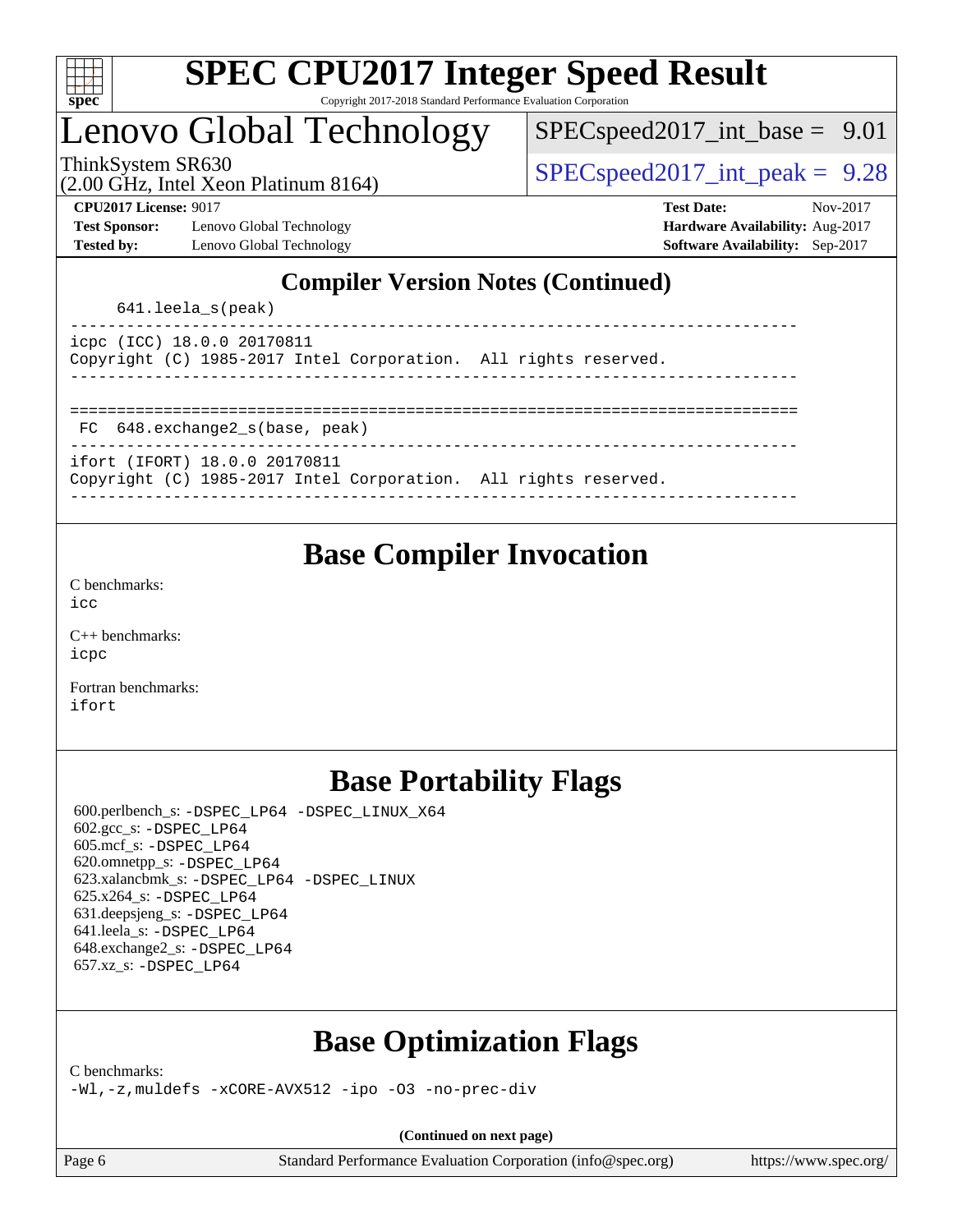

# Lenovo Global Technology

 $SPECspeed2017\_int\_base = 9.01$ 

(2.00 GHz, Intel Xeon Platinum 8164)

ThinkSystem SR630  $SPEC speed2017$  int peak = 9.28

**[Test Sponsor:](http://www.spec.org/auto/cpu2017/Docs/result-fields.html#TestSponsor)** Lenovo Global Technology **[Hardware Availability:](http://www.spec.org/auto/cpu2017/Docs/result-fields.html#HardwareAvailability)** Aug-2017 **[Tested by:](http://www.spec.org/auto/cpu2017/Docs/result-fields.html#Testedby)** Lenovo Global Technology **[Software Availability:](http://www.spec.org/auto/cpu2017/Docs/result-fields.html#SoftwareAvailability)** Sep-2017

**[CPU2017 License:](http://www.spec.org/auto/cpu2017/Docs/result-fields.html#CPU2017License)** 9017 **[Test Date:](http://www.spec.org/auto/cpu2017/Docs/result-fields.html#TestDate)** Nov-2017

# **[Base Optimization Flags \(Continued\)](http://www.spec.org/auto/cpu2017/Docs/result-fields.html#BaseOptimizationFlags)**

[C benchmarks](http://www.spec.org/auto/cpu2017/Docs/result-fields.html#Cbenchmarks) (continued):

[-qopt-mem-layout-trans=3](http://www.spec.org/cpu2017/results/res2017q4/cpu2017-20171128-01220.flags.html#user_CCbase_f-qopt-mem-layout-trans_de80db37974c74b1f0e20d883f0b675c88c3b01e9d123adea9b28688d64333345fb62bc4a798493513fdb68f60282f9a726aa07f478b2f7113531aecce732043) [-qopenmp](http://www.spec.org/cpu2017/results/res2017q4/cpu2017-20171128-01220.flags.html#user_CCbase_qopenmp_16be0c44f24f464004c6784a7acb94aca937f053568ce72f94b139a11c7c168634a55f6653758ddd83bcf7b8463e8028bb0b48b77bcddc6b78d5d95bb1df2967) [-DSPEC\\_OPENMP](http://www.spec.org/cpu2017/results/res2017q4/cpu2017-20171128-01220.flags.html#suite_CCbase_DSPEC_OPENMP) [-L/usr/local/je5.0.1-64/lib](http://www.spec.org/cpu2017/results/res2017q4/cpu2017-20171128-01220.flags.html#user_CCbase_jemalloc_link_path64_4b10a636b7bce113509b17f3bd0d6226c5fb2346b9178c2d0232c14f04ab830f976640479e5c33dc2bcbbdad86ecfb6634cbbd4418746f06f368b512fced5394) [-ljemalloc](http://www.spec.org/cpu2017/results/res2017q4/cpu2017-20171128-01220.flags.html#user_CCbase_jemalloc_link_lib_d1249b907c500fa1c0672f44f562e3d0f79738ae9e3c4a9c376d49f265a04b9c99b167ecedbf6711b3085be911c67ff61f150a17b3472be731631ba4d0471706)

[C++ benchmarks:](http://www.spec.org/auto/cpu2017/Docs/result-fields.html#CXXbenchmarks)

[-Wl,-z,muldefs](http://www.spec.org/cpu2017/results/res2017q4/cpu2017-20171128-01220.flags.html#user_CXXbase_link_force_multiple1_b4cbdb97b34bdee9ceefcfe54f4c8ea74255f0b02a4b23e853cdb0e18eb4525ac79b5a88067c842dd0ee6996c24547a27a4b99331201badda8798ef8a743f577) [-xCORE-AVX512](http://www.spec.org/cpu2017/results/res2017q4/cpu2017-20171128-01220.flags.html#user_CXXbase_f-xCORE-AVX512) [-ipo](http://www.spec.org/cpu2017/results/res2017q4/cpu2017-20171128-01220.flags.html#user_CXXbase_f-ipo) [-O3](http://www.spec.org/cpu2017/results/res2017q4/cpu2017-20171128-01220.flags.html#user_CXXbase_f-O3) [-no-prec-div](http://www.spec.org/cpu2017/results/res2017q4/cpu2017-20171128-01220.flags.html#user_CXXbase_f-no-prec-div) [-qopt-mem-layout-trans=3](http://www.spec.org/cpu2017/results/res2017q4/cpu2017-20171128-01220.flags.html#user_CXXbase_f-qopt-mem-layout-trans_de80db37974c74b1f0e20d883f0b675c88c3b01e9d123adea9b28688d64333345fb62bc4a798493513fdb68f60282f9a726aa07f478b2f7113531aecce732043) [-L/usr/local/je5.0.1-64/lib](http://www.spec.org/cpu2017/results/res2017q4/cpu2017-20171128-01220.flags.html#user_CXXbase_jemalloc_link_path64_4b10a636b7bce113509b17f3bd0d6226c5fb2346b9178c2d0232c14f04ab830f976640479e5c33dc2bcbbdad86ecfb6634cbbd4418746f06f368b512fced5394) [-ljemalloc](http://www.spec.org/cpu2017/results/res2017q4/cpu2017-20171128-01220.flags.html#user_CXXbase_jemalloc_link_lib_d1249b907c500fa1c0672f44f562e3d0f79738ae9e3c4a9c376d49f265a04b9c99b167ecedbf6711b3085be911c67ff61f150a17b3472be731631ba4d0471706)

[Fortran benchmarks](http://www.spec.org/auto/cpu2017/Docs/result-fields.html#Fortranbenchmarks):

[-Wl,-z,muldefs](http://www.spec.org/cpu2017/results/res2017q4/cpu2017-20171128-01220.flags.html#user_FCbase_link_force_multiple1_b4cbdb97b34bdee9ceefcfe54f4c8ea74255f0b02a4b23e853cdb0e18eb4525ac79b5a88067c842dd0ee6996c24547a27a4b99331201badda8798ef8a743f577) [-xCORE-AVX512](http://www.spec.org/cpu2017/results/res2017q4/cpu2017-20171128-01220.flags.html#user_FCbase_f-xCORE-AVX512) [-ipo](http://www.spec.org/cpu2017/results/res2017q4/cpu2017-20171128-01220.flags.html#user_FCbase_f-ipo) [-O3](http://www.spec.org/cpu2017/results/res2017q4/cpu2017-20171128-01220.flags.html#user_FCbase_f-O3) [-no-prec-div](http://www.spec.org/cpu2017/results/res2017q4/cpu2017-20171128-01220.flags.html#user_FCbase_f-no-prec-div) [-qopt-mem-layout-trans=3](http://www.spec.org/cpu2017/results/res2017q4/cpu2017-20171128-01220.flags.html#user_FCbase_f-qopt-mem-layout-trans_de80db37974c74b1f0e20d883f0b675c88c3b01e9d123adea9b28688d64333345fb62bc4a798493513fdb68f60282f9a726aa07f478b2f7113531aecce732043) [-nostandard-realloc-lhs](http://www.spec.org/cpu2017/results/res2017q4/cpu2017-20171128-01220.flags.html#user_FCbase_f_2003_std_realloc_82b4557e90729c0f113870c07e44d33d6f5a304b4f63d4c15d2d0f1fab99f5daaed73bdb9275d9ae411527f28b936061aa8b9c8f2d63842963b95c9dd6426b8a) [-align array32byte](http://www.spec.org/cpu2017/results/res2017q4/cpu2017-20171128-01220.flags.html#user_FCbase_align_array32byte_b982fe038af199962ba9a80c053b8342c548c85b40b8e86eb3cc33dee0d7986a4af373ac2d51c3f7cf710a18d62fdce2948f201cd044323541f22fc0fffc51b6) [-L/usr/local/je5.0.1-64/lib](http://www.spec.org/cpu2017/results/res2017q4/cpu2017-20171128-01220.flags.html#user_FCbase_jemalloc_link_path64_4b10a636b7bce113509b17f3bd0d6226c5fb2346b9178c2d0232c14f04ab830f976640479e5c33dc2bcbbdad86ecfb6634cbbd4418746f06f368b512fced5394) [-ljemalloc](http://www.spec.org/cpu2017/results/res2017q4/cpu2017-20171128-01220.flags.html#user_FCbase_jemalloc_link_lib_d1249b907c500fa1c0672f44f562e3d0f79738ae9e3c4a9c376d49f265a04b9c99b167ecedbf6711b3085be911c67ff61f150a17b3472be731631ba4d0471706)

## **[Base Other Flags](http://www.spec.org/auto/cpu2017/Docs/result-fields.html#BaseOtherFlags)**

[C benchmarks](http://www.spec.org/auto/cpu2017/Docs/result-fields.html#Cbenchmarks):  $-m64 - std= c11$  $-m64 - std= c11$ 

[C++ benchmarks:](http://www.spec.org/auto/cpu2017/Docs/result-fields.html#CXXbenchmarks) [-m64](http://www.spec.org/cpu2017/results/res2017q4/cpu2017-20171128-01220.flags.html#user_CXXbase_intel_intel64_18.0_af43caccfc8ded86e7699f2159af6efc7655f51387b94da716254467f3c01020a5059329e2569e4053f409e7c9202a7efc638f7a6d1ffb3f52dea4a3e31d82ab)

[Fortran benchmarks](http://www.spec.org/auto/cpu2017/Docs/result-fields.html#Fortranbenchmarks):  $-m64$ 

## **[Peak Compiler Invocation](http://www.spec.org/auto/cpu2017/Docs/result-fields.html#PeakCompilerInvocation)**

[C benchmarks](http://www.spec.org/auto/cpu2017/Docs/result-fields.html#Cbenchmarks): [icc](http://www.spec.org/cpu2017/results/res2017q4/cpu2017-20171128-01220.flags.html#user_CCpeak_intel_icc_18.0_66fc1ee009f7361af1fbd72ca7dcefbb700085f36577c54f309893dd4ec40d12360134090235512931783d35fd58c0460139e722d5067c5574d8eaf2b3e37e92)

[C++ benchmarks:](http://www.spec.org/auto/cpu2017/Docs/result-fields.html#CXXbenchmarks) [icpc](http://www.spec.org/cpu2017/results/res2017q4/cpu2017-20171128-01220.flags.html#user_CXXpeak_intel_icpc_18.0_c510b6838c7f56d33e37e94d029a35b4a7bccf4766a728ee175e80a419847e808290a9b78be685c44ab727ea267ec2f070ec5dc83b407c0218cded6866a35d07)

[Fortran benchmarks](http://www.spec.org/auto/cpu2017/Docs/result-fields.html#Fortranbenchmarks): [ifort](http://www.spec.org/cpu2017/results/res2017q4/cpu2017-20171128-01220.flags.html#user_FCpeak_intel_ifort_18.0_8111460550e3ca792625aed983ce982f94888b8b503583aa7ba2b8303487b4d8a21a13e7191a45c5fd58ff318f48f9492884d4413fa793fd88dd292cad7027ca)

## **[Peak Portability Flags](http://www.spec.org/auto/cpu2017/Docs/result-fields.html#PeakPortabilityFlags)**

 600.perlbench\_s: [-DSPEC\\_LP64](http://www.spec.org/cpu2017/results/res2017q4/cpu2017-20171128-01220.flags.html#b600.perlbench_s_peakPORTABILITY_DSPEC_LP64) [-DSPEC\\_LINUX\\_X64](http://www.spec.org/cpu2017/results/res2017q4/cpu2017-20171128-01220.flags.html#b600.perlbench_s_peakCPORTABILITY_DSPEC_LINUX_X64) 602.gcc\_s: [-DSPEC\\_LP64](http://www.spec.org/cpu2017/results/res2017q4/cpu2017-20171128-01220.flags.html#suite_peakPORTABILITY602_gcc_s_DSPEC_LP64)

**(Continued on next page)**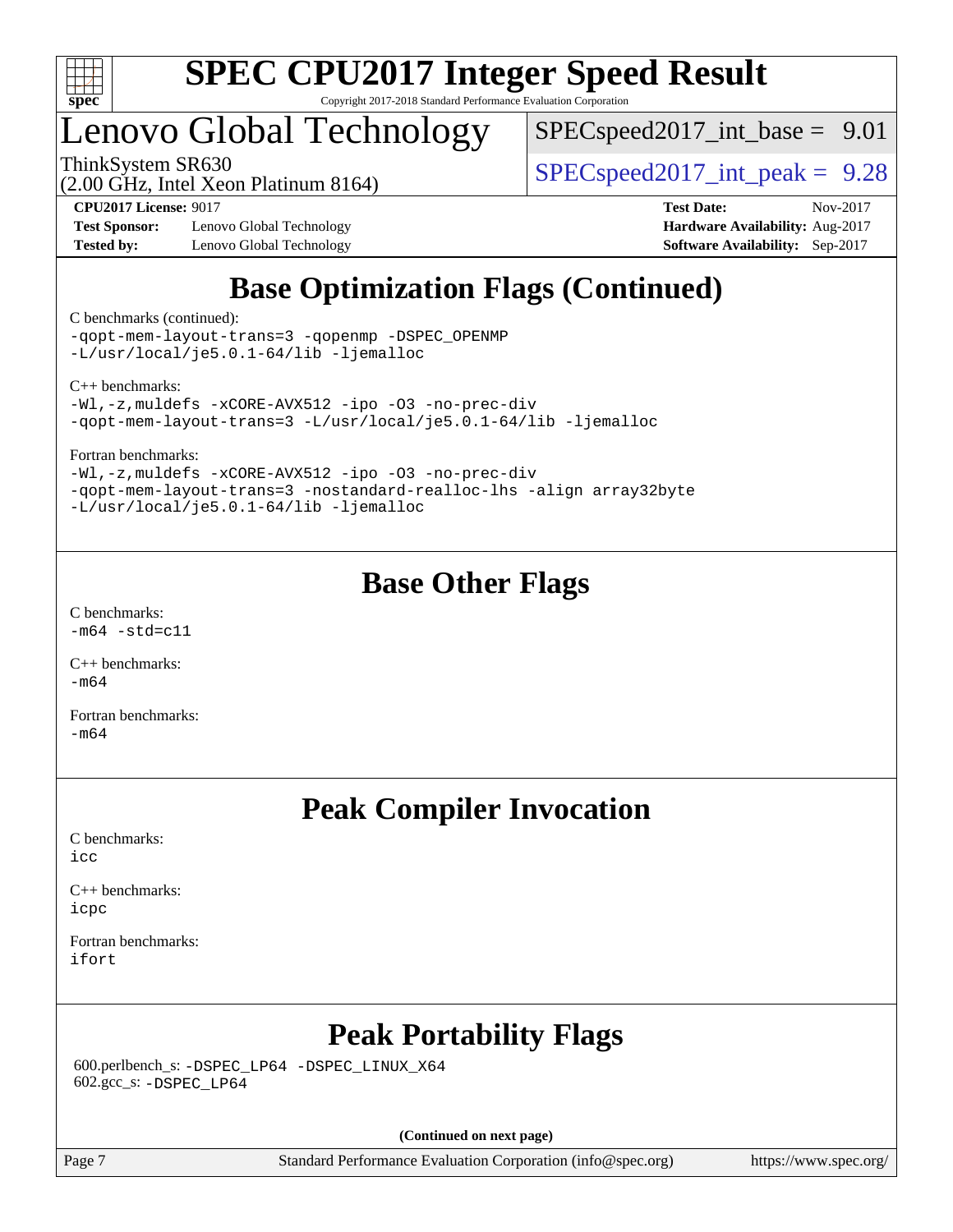

# Lenovo Global Technology

 $SPECspeed2017\_int\_base = 9.01$ 

(2.00 GHz, Intel Xeon Platinum 8164)

ThinkSystem SR630  $SPEC speed2017$  int peak = 9.28

**[Test Sponsor:](http://www.spec.org/auto/cpu2017/Docs/result-fields.html#TestSponsor)** Lenovo Global Technology **[Hardware Availability:](http://www.spec.org/auto/cpu2017/Docs/result-fields.html#HardwareAvailability)** Aug-2017 **[Tested by:](http://www.spec.org/auto/cpu2017/Docs/result-fields.html#Testedby)** Lenovo Global Technology **[Software Availability:](http://www.spec.org/auto/cpu2017/Docs/result-fields.html#SoftwareAvailability)** Sep-2017

**[CPU2017 License:](http://www.spec.org/auto/cpu2017/Docs/result-fields.html#CPU2017License)** 9017 **[Test Date:](http://www.spec.org/auto/cpu2017/Docs/result-fields.html#TestDate)** Nov-2017

# **[Peak Portability Flags \(Continued\)](http://www.spec.org/auto/cpu2017/Docs/result-fields.html#PeakPortabilityFlags)**

 605.mcf\_s: [-DSPEC\\_LP64](http://www.spec.org/cpu2017/results/res2017q4/cpu2017-20171128-01220.flags.html#suite_peakPORTABILITY605_mcf_s_DSPEC_LP64) 620.omnetpp\_s: [-DSPEC\\_LP64](http://www.spec.org/cpu2017/results/res2017q4/cpu2017-20171128-01220.flags.html#suite_peakPORTABILITY620_omnetpp_s_DSPEC_LP64) 623.xalancbmk\_s: [-D\\_FILE\\_OFFSET\\_BITS=64](http://www.spec.org/cpu2017/results/res2017q4/cpu2017-20171128-01220.flags.html#user_peakPORTABILITY623_xalancbmk_s_file_offset_bits_64_5ae949a99b284ddf4e95728d47cb0843d81b2eb0e18bdfe74bbf0f61d0b064f4bda2f10ea5eb90e1dcab0e84dbc592acfc5018bc955c18609f94ddb8d550002c) [-DSPEC\\_LINUX](http://www.spec.org/cpu2017/results/res2017q4/cpu2017-20171128-01220.flags.html#b623.xalancbmk_s_peakCXXPORTABILITY_DSPEC_LINUX) 625.x264\_s: [-DSPEC\\_LP64](http://www.spec.org/cpu2017/results/res2017q4/cpu2017-20171128-01220.flags.html#suite_peakPORTABILITY625_x264_s_DSPEC_LP64) 631.deepsjeng\_s: [-DSPEC\\_LP64](http://www.spec.org/cpu2017/results/res2017q4/cpu2017-20171128-01220.flags.html#suite_peakPORTABILITY631_deepsjeng_s_DSPEC_LP64) 641.leela\_s: [-DSPEC\\_LP64](http://www.spec.org/cpu2017/results/res2017q4/cpu2017-20171128-01220.flags.html#suite_peakPORTABILITY641_leela_s_DSPEC_LP64) 648.exchange2\_s: [-DSPEC\\_LP64](http://www.spec.org/cpu2017/results/res2017q4/cpu2017-20171128-01220.flags.html#suite_peakPORTABILITY648_exchange2_s_DSPEC_LP64) 657.xz\_s: [-DSPEC\\_LP64](http://www.spec.org/cpu2017/results/res2017q4/cpu2017-20171128-01220.flags.html#suite_peakPORTABILITY657_xz_s_DSPEC_LP64)

## **[Peak Optimization Flags](http://www.spec.org/auto/cpu2017/Docs/result-fields.html#PeakOptimizationFlags)**

[C benchmarks](http://www.spec.org/auto/cpu2017/Docs/result-fields.html#Cbenchmarks):

 600.perlbench\_s: [-Wl,-z,muldefs](http://www.spec.org/cpu2017/results/res2017q4/cpu2017-20171128-01220.flags.html#user_peakEXTRA_LDFLAGS600_perlbench_s_link_force_multiple1_b4cbdb97b34bdee9ceefcfe54f4c8ea74255f0b02a4b23e853cdb0e18eb4525ac79b5a88067c842dd0ee6996c24547a27a4b99331201badda8798ef8a743f577) [-prof-gen](http://www.spec.org/cpu2017/results/res2017q4/cpu2017-20171128-01220.flags.html#user_peakPASS1_CFLAGSPASS1_LDFLAGS600_perlbench_s_prof_gen_5aa4926d6013ddb2a31985c654b3eb18169fc0c6952a63635c234f711e6e63dd76e94ad52365559451ec499a2cdb89e4dc58ba4c67ef54ca681ffbe1461d6b36)(pass 1) [-prof-use](http://www.spec.org/cpu2017/results/res2017q4/cpu2017-20171128-01220.flags.html#user_peakPASS2_CFLAGSPASS2_LDFLAGS600_perlbench_s_prof_use_1a21ceae95f36a2b53c25747139a6c16ca95bd9def2a207b4f0849963b97e94f5260e30a0c64f4bb623698870e679ca08317ef8150905d41bd88c6f78df73f19)(pass 2) [-O2](http://www.spec.org/cpu2017/results/res2017q4/cpu2017-20171128-01220.flags.html#user_peakPASS1_COPTIMIZE600_perlbench_s_f-O2) [-xCORE-AVX512](http://www.spec.org/cpu2017/results/res2017q4/cpu2017-20171128-01220.flags.html#user_peakPASS2_COPTIMIZE600_perlbench_s_f-xCORE-AVX512) [-qopt-mem-layout-trans=3](http://www.spec.org/cpu2017/results/res2017q4/cpu2017-20171128-01220.flags.html#user_peakPASS1_COPTIMIZEPASS2_COPTIMIZE600_perlbench_s_f-qopt-mem-layout-trans_de80db37974c74b1f0e20d883f0b675c88c3b01e9d123adea9b28688d64333345fb62bc4a798493513fdb68f60282f9a726aa07f478b2f7113531aecce732043) [-ipo](http://www.spec.org/cpu2017/results/res2017q4/cpu2017-20171128-01220.flags.html#user_peakPASS2_COPTIMIZE600_perlbench_s_f-ipo) [-O3](http://www.spec.org/cpu2017/results/res2017q4/cpu2017-20171128-01220.flags.html#user_peakPASS2_COPTIMIZE600_perlbench_s_f-O3) [-no-prec-div](http://www.spec.org/cpu2017/results/res2017q4/cpu2017-20171128-01220.flags.html#user_peakPASS2_COPTIMIZE600_perlbench_s_f-no-prec-div) [-DSPEC\\_SUPPRESS\\_OPENMP](http://www.spec.org/cpu2017/results/res2017q4/cpu2017-20171128-01220.flags.html#suite_peakPASS1_COPTIMIZE600_perlbench_s_DSPEC_SUPPRESS_OPENMP) [-qopenmp](http://www.spec.org/cpu2017/results/res2017q4/cpu2017-20171128-01220.flags.html#user_peakPASS2_COPTIMIZE600_perlbench_s_qopenmp_16be0c44f24f464004c6784a7acb94aca937f053568ce72f94b139a11c7c168634a55f6653758ddd83bcf7b8463e8028bb0b48b77bcddc6b78d5d95bb1df2967) [-DSPEC\\_OPENMP](http://www.spec.org/cpu2017/results/res2017q4/cpu2017-20171128-01220.flags.html#suite_peakPASS2_COPTIMIZE600_perlbench_s_DSPEC_OPENMP) [-fno-strict-overflow](http://www.spec.org/cpu2017/results/res2017q4/cpu2017-20171128-01220.flags.html#user_peakEXTRA_OPTIMIZE600_perlbench_s_f-fno-strict-overflow) [-L/usr/local/je5.0.1-64/lib](http://www.spec.org/cpu2017/results/res2017q4/cpu2017-20171128-01220.flags.html#user_peakEXTRA_LIBS600_perlbench_s_jemalloc_link_path64_4b10a636b7bce113509b17f3bd0d6226c5fb2346b9178c2d0232c14f04ab830f976640479e5c33dc2bcbbdad86ecfb6634cbbd4418746f06f368b512fced5394) [-ljemalloc](http://www.spec.org/cpu2017/results/res2017q4/cpu2017-20171128-01220.flags.html#user_peakEXTRA_LIBS600_perlbench_s_jemalloc_link_lib_d1249b907c500fa1c0672f44f562e3d0f79738ae9e3c4a9c376d49f265a04b9c99b167ecedbf6711b3085be911c67ff61f150a17b3472be731631ba4d0471706)

 602.gcc\_s: [-Wl,-z,muldefs](http://www.spec.org/cpu2017/results/res2017q4/cpu2017-20171128-01220.flags.html#user_peakEXTRA_LDFLAGS602_gcc_s_link_force_multiple1_b4cbdb97b34bdee9ceefcfe54f4c8ea74255f0b02a4b23e853cdb0e18eb4525ac79b5a88067c842dd0ee6996c24547a27a4b99331201badda8798ef8a743f577) [-prof-gen](http://www.spec.org/cpu2017/results/res2017q4/cpu2017-20171128-01220.flags.html#user_peakPASS1_CFLAGSPASS1_LDFLAGS602_gcc_s_prof_gen_5aa4926d6013ddb2a31985c654b3eb18169fc0c6952a63635c234f711e6e63dd76e94ad52365559451ec499a2cdb89e4dc58ba4c67ef54ca681ffbe1461d6b36)(pass 1) [-prof-use](http://www.spec.org/cpu2017/results/res2017q4/cpu2017-20171128-01220.flags.html#user_peakPASS2_CFLAGSPASS2_LDFLAGS602_gcc_s_prof_use_1a21ceae95f36a2b53c25747139a6c16ca95bd9def2a207b4f0849963b97e94f5260e30a0c64f4bb623698870e679ca08317ef8150905d41bd88c6f78df73f19)(pass 2) [-O2](http://www.spec.org/cpu2017/results/res2017q4/cpu2017-20171128-01220.flags.html#user_peakPASS1_COPTIMIZE602_gcc_s_f-O2) [-xCORE-AVX512](http://www.spec.org/cpu2017/results/res2017q4/cpu2017-20171128-01220.flags.html#user_peakPASS2_COPTIMIZE602_gcc_s_f-xCORE-AVX512) [-qopt-mem-layout-trans=3](http://www.spec.org/cpu2017/results/res2017q4/cpu2017-20171128-01220.flags.html#user_peakPASS1_COPTIMIZEPASS2_COPTIMIZE602_gcc_s_f-qopt-mem-layout-trans_de80db37974c74b1f0e20d883f0b675c88c3b01e9d123adea9b28688d64333345fb62bc4a798493513fdb68f60282f9a726aa07f478b2f7113531aecce732043) [-ipo](http://www.spec.org/cpu2017/results/res2017q4/cpu2017-20171128-01220.flags.html#user_peakPASS2_COPTIMIZE602_gcc_s_f-ipo) [-O3](http://www.spec.org/cpu2017/results/res2017q4/cpu2017-20171128-01220.flags.html#user_peakPASS2_COPTIMIZE602_gcc_s_f-O3) [-no-prec-div](http://www.spec.org/cpu2017/results/res2017q4/cpu2017-20171128-01220.flags.html#user_peakPASS2_COPTIMIZE602_gcc_s_f-no-prec-div) [-DSPEC\\_SUPPRESS\\_OPENMP](http://www.spec.org/cpu2017/results/res2017q4/cpu2017-20171128-01220.flags.html#suite_peakPASS1_COPTIMIZE602_gcc_s_DSPEC_SUPPRESS_OPENMP) [-qopenmp](http://www.spec.org/cpu2017/results/res2017q4/cpu2017-20171128-01220.flags.html#user_peakPASS2_COPTIMIZE602_gcc_s_qopenmp_16be0c44f24f464004c6784a7acb94aca937f053568ce72f94b139a11c7c168634a55f6653758ddd83bcf7b8463e8028bb0b48b77bcddc6b78d5d95bb1df2967) [-DSPEC\\_OPENMP](http://www.spec.org/cpu2017/results/res2017q4/cpu2017-20171128-01220.flags.html#suite_peakPASS2_COPTIMIZE602_gcc_s_DSPEC_OPENMP) [-L/usr/local/je5.0.1-64/lib](http://www.spec.org/cpu2017/results/res2017q4/cpu2017-20171128-01220.flags.html#user_peakEXTRA_LIBS602_gcc_s_jemalloc_link_path64_4b10a636b7bce113509b17f3bd0d6226c5fb2346b9178c2d0232c14f04ab830f976640479e5c33dc2bcbbdad86ecfb6634cbbd4418746f06f368b512fced5394) [-ljemalloc](http://www.spec.org/cpu2017/results/res2017q4/cpu2017-20171128-01220.flags.html#user_peakEXTRA_LIBS602_gcc_s_jemalloc_link_lib_d1249b907c500fa1c0672f44f562e3d0f79738ae9e3c4a9c376d49f265a04b9c99b167ecedbf6711b3085be911c67ff61f150a17b3472be731631ba4d0471706)

 605.mcf\_s: [-Wl,-z,muldefs](http://www.spec.org/cpu2017/results/res2017q4/cpu2017-20171128-01220.flags.html#user_peakEXTRA_LDFLAGS605_mcf_s_link_force_multiple1_b4cbdb97b34bdee9ceefcfe54f4c8ea74255f0b02a4b23e853cdb0e18eb4525ac79b5a88067c842dd0ee6996c24547a27a4b99331201badda8798ef8a743f577) [-prof-gen](http://www.spec.org/cpu2017/results/res2017q4/cpu2017-20171128-01220.flags.html#user_peakPASS1_CFLAGSPASS1_LDFLAGS605_mcf_s_prof_gen_5aa4926d6013ddb2a31985c654b3eb18169fc0c6952a63635c234f711e6e63dd76e94ad52365559451ec499a2cdb89e4dc58ba4c67ef54ca681ffbe1461d6b36)(pass 1) [-prof-use](http://www.spec.org/cpu2017/results/res2017q4/cpu2017-20171128-01220.flags.html#user_peakPASS2_CFLAGSPASS2_LDFLAGS605_mcf_s_prof_use_1a21ceae95f36a2b53c25747139a6c16ca95bd9def2a207b4f0849963b97e94f5260e30a0c64f4bb623698870e679ca08317ef8150905d41bd88c6f78df73f19)(pass 2) [-ipo](http://www.spec.org/cpu2017/results/res2017q4/cpu2017-20171128-01220.flags.html#user_peakPASS1_COPTIMIZEPASS2_COPTIMIZE605_mcf_s_f-ipo) [-xCORE-AVX512](http://www.spec.org/cpu2017/results/res2017q4/cpu2017-20171128-01220.flags.html#user_peakPASS2_COPTIMIZE605_mcf_s_f-xCORE-AVX512) [-O3](http://www.spec.org/cpu2017/results/res2017q4/cpu2017-20171128-01220.flags.html#user_peakPASS1_COPTIMIZEPASS2_COPTIMIZE605_mcf_s_f-O3) [-no-prec-div](http://www.spec.org/cpu2017/results/res2017q4/cpu2017-20171128-01220.flags.html#user_peakPASS1_COPTIMIZEPASS2_COPTIMIZE605_mcf_s_f-no-prec-div) [-qopt-mem-layout-trans=3](http://www.spec.org/cpu2017/results/res2017q4/cpu2017-20171128-01220.flags.html#user_peakPASS1_COPTIMIZEPASS2_COPTIMIZE605_mcf_s_f-qopt-mem-layout-trans_de80db37974c74b1f0e20d883f0b675c88c3b01e9d123adea9b28688d64333345fb62bc4a798493513fdb68f60282f9a726aa07f478b2f7113531aecce732043) [-DSPEC\\_SUPPRESS\\_OPENMP](http://www.spec.org/cpu2017/results/res2017q4/cpu2017-20171128-01220.flags.html#suite_peakPASS1_COPTIMIZE605_mcf_s_DSPEC_SUPPRESS_OPENMP) [-qopenmp](http://www.spec.org/cpu2017/results/res2017q4/cpu2017-20171128-01220.flags.html#user_peakPASS2_COPTIMIZE605_mcf_s_qopenmp_16be0c44f24f464004c6784a7acb94aca937f053568ce72f94b139a11c7c168634a55f6653758ddd83bcf7b8463e8028bb0b48b77bcddc6b78d5d95bb1df2967) [-DSPEC\\_OPENMP](http://www.spec.org/cpu2017/results/res2017q4/cpu2017-20171128-01220.flags.html#suite_peakPASS2_COPTIMIZE605_mcf_s_DSPEC_OPENMP) [-L/usr/local/je5.0.1-64/lib](http://www.spec.org/cpu2017/results/res2017q4/cpu2017-20171128-01220.flags.html#user_peakEXTRA_LIBS605_mcf_s_jemalloc_link_path64_4b10a636b7bce113509b17f3bd0d6226c5fb2346b9178c2d0232c14f04ab830f976640479e5c33dc2bcbbdad86ecfb6634cbbd4418746f06f368b512fced5394) [-ljemalloc](http://www.spec.org/cpu2017/results/res2017q4/cpu2017-20171128-01220.flags.html#user_peakEXTRA_LIBS605_mcf_s_jemalloc_link_lib_d1249b907c500fa1c0672f44f562e3d0f79738ae9e3c4a9c376d49f265a04b9c99b167ecedbf6711b3085be911c67ff61f150a17b3472be731631ba4d0471706)

 625.x264\_s: [-Wl,-z,muldefs](http://www.spec.org/cpu2017/results/res2017q4/cpu2017-20171128-01220.flags.html#user_peakEXTRA_LDFLAGS625_x264_s_link_force_multiple1_b4cbdb97b34bdee9ceefcfe54f4c8ea74255f0b02a4b23e853cdb0e18eb4525ac79b5a88067c842dd0ee6996c24547a27a4b99331201badda8798ef8a743f577) [-xCORE-AVX512](http://www.spec.org/cpu2017/results/res2017q4/cpu2017-20171128-01220.flags.html#user_peakCOPTIMIZE625_x264_s_f-xCORE-AVX512) [-ipo](http://www.spec.org/cpu2017/results/res2017q4/cpu2017-20171128-01220.flags.html#user_peakCOPTIMIZE625_x264_s_f-ipo) [-O3](http://www.spec.org/cpu2017/results/res2017q4/cpu2017-20171128-01220.flags.html#user_peakCOPTIMIZE625_x264_s_f-O3) [-no-prec-div](http://www.spec.org/cpu2017/results/res2017q4/cpu2017-20171128-01220.flags.html#user_peakCOPTIMIZE625_x264_s_f-no-prec-div) [-qopt-mem-layout-trans=3](http://www.spec.org/cpu2017/results/res2017q4/cpu2017-20171128-01220.flags.html#user_peakCOPTIMIZE625_x264_s_f-qopt-mem-layout-trans_de80db37974c74b1f0e20d883f0b675c88c3b01e9d123adea9b28688d64333345fb62bc4a798493513fdb68f60282f9a726aa07f478b2f7113531aecce732043) [-qopenmp](http://www.spec.org/cpu2017/results/res2017q4/cpu2017-20171128-01220.flags.html#user_peakCOPTIMIZE625_x264_s_qopenmp_16be0c44f24f464004c6784a7acb94aca937f053568ce72f94b139a11c7c168634a55f6653758ddd83bcf7b8463e8028bb0b48b77bcddc6b78d5d95bb1df2967) [-DSPEC\\_OPENMP](http://www.spec.org/cpu2017/results/res2017q4/cpu2017-20171128-01220.flags.html#suite_peakCOPTIMIZE625_x264_s_DSPEC_OPENMP) [-L/usr/local/je5.0.1-64/lib](http://www.spec.org/cpu2017/results/res2017q4/cpu2017-20171128-01220.flags.html#user_peakEXTRA_LIBS625_x264_s_jemalloc_link_path64_4b10a636b7bce113509b17f3bd0d6226c5fb2346b9178c2d0232c14f04ab830f976640479e5c33dc2bcbbdad86ecfb6634cbbd4418746f06f368b512fced5394) [-ljemalloc](http://www.spec.org/cpu2017/results/res2017q4/cpu2017-20171128-01220.flags.html#user_peakEXTRA_LIBS625_x264_s_jemalloc_link_lib_d1249b907c500fa1c0672f44f562e3d0f79738ae9e3c4a9c376d49f265a04b9c99b167ecedbf6711b3085be911c67ff61f150a17b3472be731631ba4d0471706)

657.xz\_s: Same as 602.gcc\_s

[C++ benchmarks:](http://www.spec.org/auto/cpu2017/Docs/result-fields.html#CXXbenchmarks)

 620.omnetpp\_s: [-Wl,-z,muldefs](http://www.spec.org/cpu2017/results/res2017q4/cpu2017-20171128-01220.flags.html#user_peakEXTRA_LDFLAGS620_omnetpp_s_link_force_multiple1_b4cbdb97b34bdee9ceefcfe54f4c8ea74255f0b02a4b23e853cdb0e18eb4525ac79b5a88067c842dd0ee6996c24547a27a4b99331201badda8798ef8a743f577) [-prof-gen](http://www.spec.org/cpu2017/results/res2017q4/cpu2017-20171128-01220.flags.html#user_peakPASS1_CXXFLAGSPASS1_LDFLAGS620_omnetpp_s_prof_gen_5aa4926d6013ddb2a31985c654b3eb18169fc0c6952a63635c234f711e6e63dd76e94ad52365559451ec499a2cdb89e4dc58ba4c67ef54ca681ffbe1461d6b36)(pass 1) [-prof-use](http://www.spec.org/cpu2017/results/res2017q4/cpu2017-20171128-01220.flags.html#user_peakPASS2_CXXFLAGSPASS2_LDFLAGS620_omnetpp_s_prof_use_1a21ceae95f36a2b53c25747139a6c16ca95bd9def2a207b4f0849963b97e94f5260e30a0c64f4bb623698870e679ca08317ef8150905d41bd88c6f78df73f19)(pass 2) [-ipo](http://www.spec.org/cpu2017/results/res2017q4/cpu2017-20171128-01220.flags.html#user_peakPASS1_CXXOPTIMIZEPASS2_CXXOPTIMIZE620_omnetpp_s_f-ipo) [-xCORE-AVX512](http://www.spec.org/cpu2017/results/res2017q4/cpu2017-20171128-01220.flags.html#user_peakPASS2_CXXOPTIMIZE620_omnetpp_s_f-xCORE-AVX512) [-O3](http://www.spec.org/cpu2017/results/res2017q4/cpu2017-20171128-01220.flags.html#user_peakPASS1_CXXOPTIMIZEPASS2_CXXOPTIMIZE620_omnetpp_s_f-O3) [-no-prec-div](http://www.spec.org/cpu2017/results/res2017q4/cpu2017-20171128-01220.flags.html#user_peakPASS1_CXXOPTIMIZEPASS2_CXXOPTIMIZE620_omnetpp_s_f-no-prec-div) [-qopt-mem-layout-trans=3](http://www.spec.org/cpu2017/results/res2017q4/cpu2017-20171128-01220.flags.html#user_peakPASS1_CXXOPTIMIZEPASS2_CXXOPTIMIZE620_omnetpp_s_f-qopt-mem-layout-trans_de80db37974c74b1f0e20d883f0b675c88c3b01e9d123adea9b28688d64333345fb62bc4a798493513fdb68f60282f9a726aa07f478b2f7113531aecce732043) [-DSPEC\\_SUPPRESS\\_OPENMP](http://www.spec.org/cpu2017/results/res2017q4/cpu2017-20171128-01220.flags.html#suite_peakPASS1_CXXOPTIMIZE620_omnetpp_s_DSPEC_SUPPRESS_OPENMP) [-qopenmp](http://www.spec.org/cpu2017/results/res2017q4/cpu2017-20171128-01220.flags.html#user_peakPASS2_CXXOPTIMIZE620_omnetpp_s_qopenmp_16be0c44f24f464004c6784a7acb94aca937f053568ce72f94b139a11c7c168634a55f6653758ddd83bcf7b8463e8028bb0b48b77bcddc6b78d5d95bb1df2967) [-DSPEC\\_OPENMP](http://www.spec.org/cpu2017/results/res2017q4/cpu2017-20171128-01220.flags.html#suite_peakPASS2_CXXOPTIMIZE620_omnetpp_s_DSPEC_OPENMP) [-L/usr/local/je5.0.1-64/lib](http://www.spec.org/cpu2017/results/res2017q4/cpu2017-20171128-01220.flags.html#user_peakEXTRA_LIBS620_omnetpp_s_jemalloc_link_path64_4b10a636b7bce113509b17f3bd0d6226c5fb2346b9178c2d0232c14f04ab830f976640479e5c33dc2bcbbdad86ecfb6634cbbd4418746f06f368b512fced5394) [-ljemalloc](http://www.spec.org/cpu2017/results/res2017q4/cpu2017-20171128-01220.flags.html#user_peakEXTRA_LIBS620_omnetpp_s_jemalloc_link_lib_d1249b907c500fa1c0672f44f562e3d0f79738ae9e3c4a9c376d49f265a04b9c99b167ecedbf6711b3085be911c67ff61f150a17b3472be731631ba4d0471706)

 623.xalancbmk\_s: [-L/opt/intel/compilers\\_and\\_libraries\\_2018/linux/lib/ia32](http://www.spec.org/cpu2017/results/res2017q4/cpu2017-20171128-01220.flags.html#user_peakCXXLD623_xalancbmk_s_Enable-32bit-runtime_af243bdb1d79e4c7a4f720bf8275e627de2ecd461de63307bc14cef0633fde3cd7bb2facb32dcc8be9566045fb55d40ce2b72b725f73827aa7833441b71b9343) [-Wl,-z,muldefs](http://www.spec.org/cpu2017/results/res2017q4/cpu2017-20171128-01220.flags.html#user_peakEXTRA_LDFLAGS623_xalancbmk_s_link_force_multiple1_b4cbdb97b34bdee9ceefcfe54f4c8ea74255f0b02a4b23e853cdb0e18eb4525ac79b5a88067c842dd0ee6996c24547a27a4b99331201badda8798ef8a743f577) [-prof-gen](http://www.spec.org/cpu2017/results/res2017q4/cpu2017-20171128-01220.flags.html#user_peakPASS1_CXXFLAGSPASS1_LDFLAGS623_xalancbmk_s_prof_gen_5aa4926d6013ddb2a31985c654b3eb18169fc0c6952a63635c234f711e6e63dd76e94ad52365559451ec499a2cdb89e4dc58ba4c67ef54ca681ffbe1461d6b36)(pass 1) [-prof-use](http://www.spec.org/cpu2017/results/res2017q4/cpu2017-20171128-01220.flags.html#user_peakPASS2_CXXFLAGSPASS2_LDFLAGS623_xalancbmk_s_prof_use_1a21ceae95f36a2b53c25747139a6c16ca95bd9def2a207b4f0849963b97e94f5260e30a0c64f4bb623698870e679ca08317ef8150905d41bd88c6f78df73f19)(pass 2) [-ipo](http://www.spec.org/cpu2017/results/res2017q4/cpu2017-20171128-01220.flags.html#user_peakPASS1_CXXOPTIMIZEPASS2_CXXOPTIMIZE623_xalancbmk_s_f-ipo)

Page 8 Standard Performance Evaluation Corporation [\(info@spec.org\)](mailto:info@spec.org) <https://www.spec.org/> **(Continued on next page)**